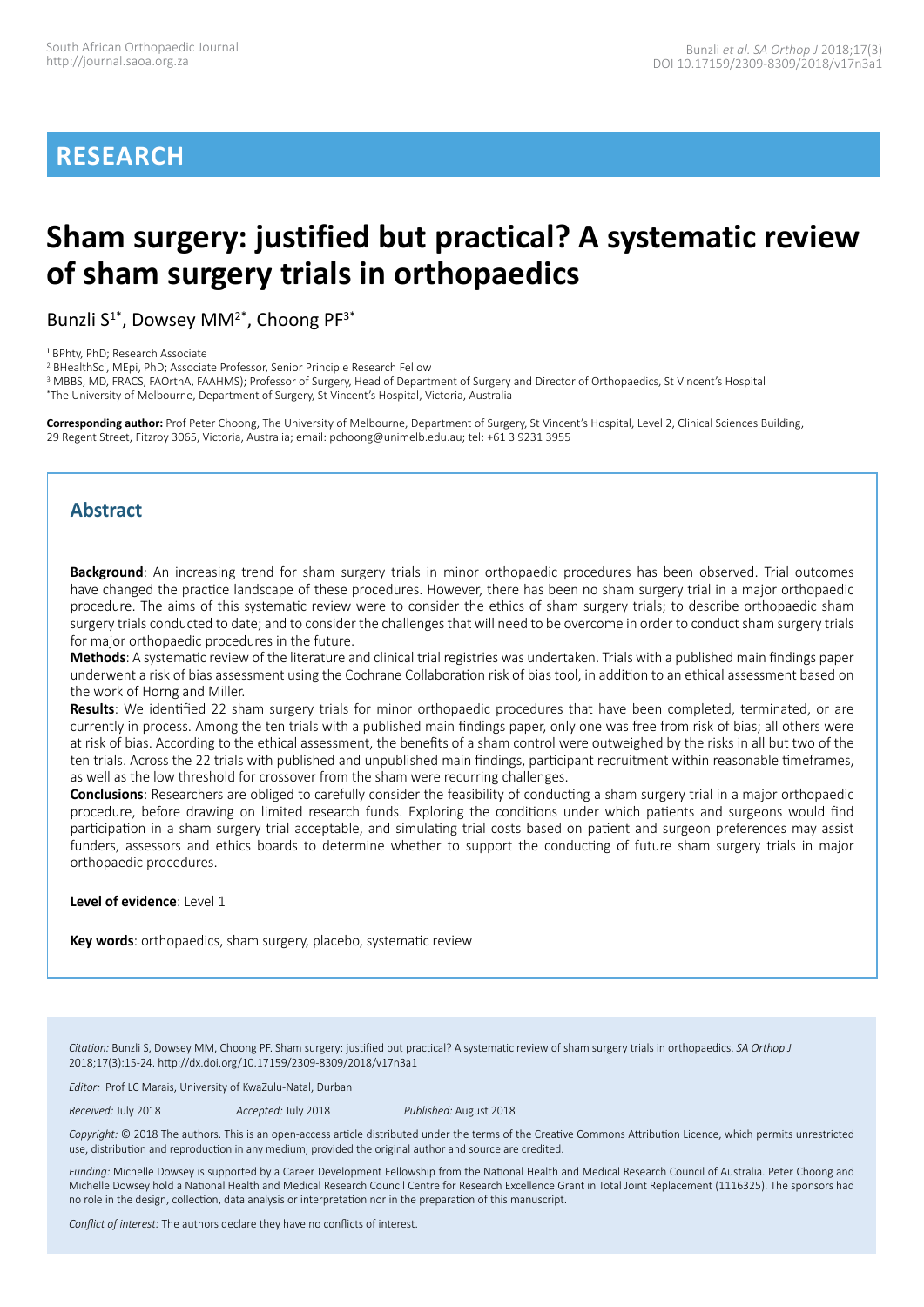## **Introduction**

The cornerstone of modern clinical practice, evidence-based medicine, is 'the conscientious, explicit and judicious use of current best evidence in making decisions about the care of individual patients'.<sup>1</sup> Adequately powered, low risk of bias, randomised controlled trials (RCTs) sit at the top of the evidence hierarchy, providing the least biased evidence for the efficacy and safety of an intervention. Randomised allocation means prognostic factors are equally distributed between groups, reducing the influence of confounding factors on treatment outcome. Evidence-based decision-making in orthopaedic surgery is impeded by a paucity of RCTs. The majority of orthopaedic surgeries are not based on RCT evidence.<sup>2</sup> But can we justify the widespread use of these procedures without rigorous testing?

In typical orthopaedic RCTs, patients are randomised to Surgery A or Surgery B. If both procedures are found to be equally effective, it is rarely reported that Surgery A and Surgery B might be equally ineffective or even equally harmful. Instead of comparing the efficacy of two procedures, a more relevant question is whether these procedures are superior to a placebo, or *sham surgery*. 3

Sham surgery (involving anaesthesia and skin incision) enables researchers to determine whether the supposed 'therapeutic' element of the procedure has a benefit beyond a placebo effect. Placebo effects are the non-specific effects that can influence treatment outcomes. These include the rituals involved in undergoing the procedure, setting in which it is performed, status of the treating clinician, personal investment in the outcome, and patients' outcome expectations. Placebo effects are larger in surgical compared to non-invasive interventions,<sup>4</sup> particularly interventions with subjective outcomes such as pain and function.<sup>5</sup> Subsequently, placebo effects must be considered when interpreting the results of orthopaedic procedures seeking to improve quality of life (as opposed to preserve life).

An increasing trend for sham surgery trials for minor orthopaedic procedures has been observed.6-12 These trials have changed the practice landscape of these procedures. However, there has been no sham surgery trial in a major orthopaedic procedure. As such it has been argued that the efficacy of some of the highest volume and complex medical interventions such as joint replacement surgery remains unknown.<sup>2</sup>

This article discusses the ethical considerations of sham surgery trials and describes the current landscape of sham surgery trials in orthopaedics. Through a systematic review of the literature and search of clinical trial registries, we identified all sham surgery trials conducted to date for minor orthopaedic procedures, and considered the challenges that will need to be overcome in order to conduct sham surgery trials for major orthopaedic procedures in the future.

#### *Is it ethical to conduct a sham surgery trial?*

Much ethical debate surrounds the conduct of sham surgery trials. Offering no therapeutic benefit while exposing patients to unnecessary risks associated with anaesthesia and skin incision, sham surgery presents a threat to the ethical principles of beneficence and non-maleficence. A survey of shoulder surgeons found that 62% were concerned with the element of deception involved in performing sham surgery, and 48% were apprehensive about risking patient–surgeon trust. $13$  However, patients are exposed to surgical risks every day for interventions that may have no benefit beyond a placebo effect. The risks of adverse effects associated with sham surgery are low, and in some cases, may be even smaller than the surgical arm.<sup>14</sup> Benefits may even come with study participation in the form of additional monitoring, clinical visits and interviews, providing attention and validation to patients.15 While surgeons must deceive their patients during the follow-up period to preserve blinding, this is not necessarily unacceptable to patients. As long as they are fully informed, some patients appear willing to participate in sham surgery trials in order to 'contribute to science'.16 With millions of people potentially exposed to surgical risks and financial costs for a placebo effect that may not last, it may be unethical *not to* conduct sham surgery trials. What do we tell patients why a procedure that is unproven is being offered to them?

## *When are sham trials indicated?*

The Declaration of Helsinki states that the benefits, risks, burdens and effectiveness of an intervention must be tested against those of the best-proven intervention(s). A placebo control may be acceptable if: a) no proven intervention exists; b) where, for compelling and scientifically sound methodological reasons the use of a placebo is necessary to determine the efficacy or safety of an intervention; c) patients who receive the placebo will not be subject to additional risks of serious or irreversible harm from not receiving the best proven intervention.<sup>17</sup> The American Medical Association guidelines<sup>18</sup> propose that a sham surgery trial may be indicated if six ethical principles are met (*Table 1*).

**Table 1**. Guidelines for sham surgery trials (based on Tenery *et al*. 18)

*The appropriateness of a surgical sham control should be evaluated on the following:*

- 1. Sham controls should only be used when no other trial design will yield the same data.
- 2. Careful attention is paid to the informed consent process when enrolling participants.
- 3. Sham controls are not justified when testing the effectiveness of a minor modification to an existing procedure.
- 4. Sham controls may be justified if it is known that the disease being studied is susceptible to a placebo effect.
- 5. The risks of the sham control operation should be relatively small.
- 6. The patient must be offered the opportunity to receive the standard treatment if it is found to be efficacious at the end of the study.

## *What sham surgery trials have been conducted in orthopaedics?*

This question is addressed in the Methods section.

## **Methods**

#### *Design*

We conducted a systematic review of the published literature to identify sham surgery trials in orthopaedics with a published main findings paper. To better understand the current landscape of sham surgery trials in orthopaedics, we also searched clinical trial registries for trials that are currently underway, have been recently completed or have been abandoned. This systematic review is reported according to PRISMA guidelines.19

#### *Identification and selection of studies*

Five electronic databases (Medline, Embase, PsychInfo, Cochrane Register of Clinical Trials, CINAHL) were searched from inception to June 2018. The search strategy comprised two key concepts: surgery and placebo/sham. For each concept, key words and MeSH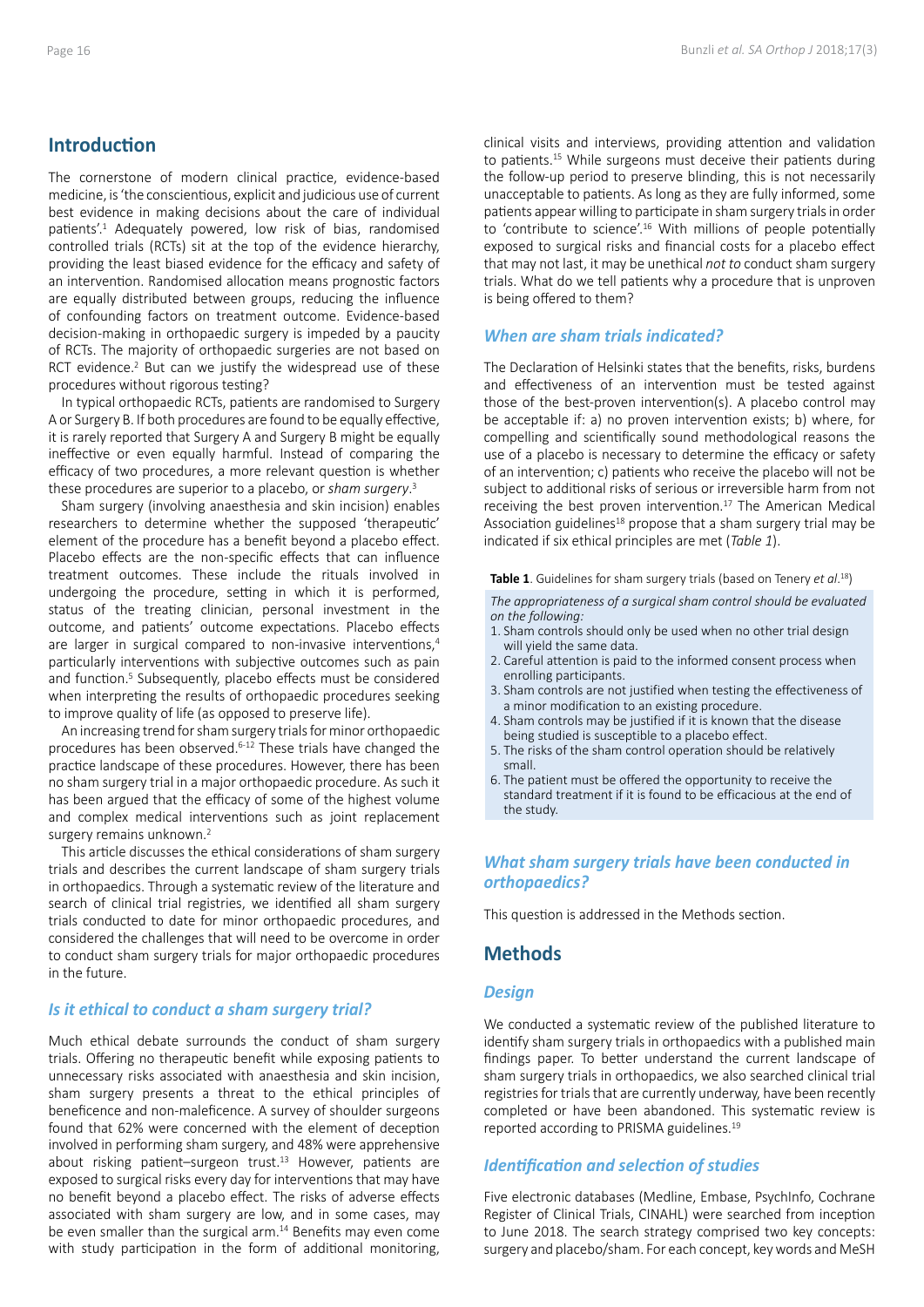(Medical Subject Heading) terms were combined using the 'OR' operator and the results were combined using the AND operator. An example of the search in one database can be viewed in *Table II.* We limited searches to English language, humans and RCTs. The search results were downloaded into a bibliographic software. Reference lists of selected articles were manually searched for additional relevant articles.

**Table II**: Search strategy in Medline

- 1.surgery.mp or Surgical Procedures, Operative/
- 2. placebo.mp or Placebo effect/ or Double-Blind Method/
- 3.sham.mp
- 4. (sham adj3 surgery).mp or (sham adj3 procedure)
- 5. (placebo adj3 surgery).mp or (placebo adj3 procedure)
- 6. 2 or 3
- 7. 4 or 5
- 8. 1 and 6
- 9. 7 or 8

/ denotes MeSH term; mp denotes key word

Two reviewers independently reviewed the titles and abstracts yielded according to the inclusion criteria. If eligibility was uncertain based on title and abstract, the full-text article was obtained. We included studies that randomised adults to receive either an invasive orthopaedic procedure or a sham procedure. We defined an invasive orthopaedic procedure as a surgical procedure addressing morphological structures of the musculoskeletal system. As such, we did not include studies of radiofrequency denervation or other nerve ablation procedures. We considered a procedure to be a sham when it mimicked the invasive procedure under investigation but did not change the integrity of the body part being operated. Therefore, we included studies that involved diagnostic arthroscopy as a sham but excluded studies that involved arthroscopic debridement as a sham. Results from the screening process by the two authors were compared and discrepancies were resolved through consensus discussion.

In addition to the database search, we searched the following clinical trial registries: Clinicaltrials.gov, Australian New Zealand Clinical Trials Registry, European Union Clinical Trials Registry, and Chinese Clinical Trial Registry using the key search terms: surgery and placebo/sham.

#### *Risk of bias assessment*

Two authors independently assessed each of the included studies with a published main findings paper using the Cochrane Collaboration's tool for assessing risk of bias in randomised trials.20 Assessments between the two authors were compared and discrepancies were resolved through consensus discussion with the third author. As this review aimed to identify the challenges facing sham surgery trials in orthopaedics, we did not exclude any studies on the basis of bias. Published protocol papers and unpublished studies identified from the clinical trials registries did not undergo a risk of bias assessment due to a lack of available information and their incomplete nature.

#### *Ethical assessment*

Each of the included studies with a published main findings paper also underwent an ethical assessment, based on the work of Horng and Miller.<sup>21</sup> Comprising of six questions, the assessment estimates the risk–benefit ratio of the use of a sham control in surgery.22 Two authors independently performed the assessment. Findings were compared, and discrepancies were resolved through consensus discussion with the third author.

#### *Data extraction and analysis*

We extracted the following data from the studies retrieved (where provided): participant characteristics, proportion of eligible candidates that agreed to participate, sample size (actual and anticipated), time to recruit the sample, procedure(s) under investigation, trial status (e.g. completed, recruiting, abandoned), blinding procedures and success of blinding, study outcomes and adverse events. We compared the main findings papers to published protocol papers where available, and details registered in clinical trial websites to identify any modification to trial protocols. We summarised the trials in tabulated format and descriptive text. We presented the trials which had published a main findings paper separately to trials which had not.

## **Findings**

The database searches identified 1 306 articles for title and abstract screening. Of these, 22 were retrieved for full-text screening. Two articles were excluded as they involved a nonsurgical sham. Two articles were protocol papers of trials that were yet to publish a main findings paper. Eighteen articles (nine trials) met the inclusion criteria. One further trial was identified from handsearching references from the included studies, bringing the total sample of trials with a published main findings paper to ten. Registry searches identified a further 12 sham surgery trials. Four trials had been completed but were yet to publish a main findings paper, one had converted to a cohort study, and seven trials were currently underway. The yield of studies is presented in *Figure 1*.

The 22 sham surgery trials both with and without a main



**Figure 1**. Yield of studies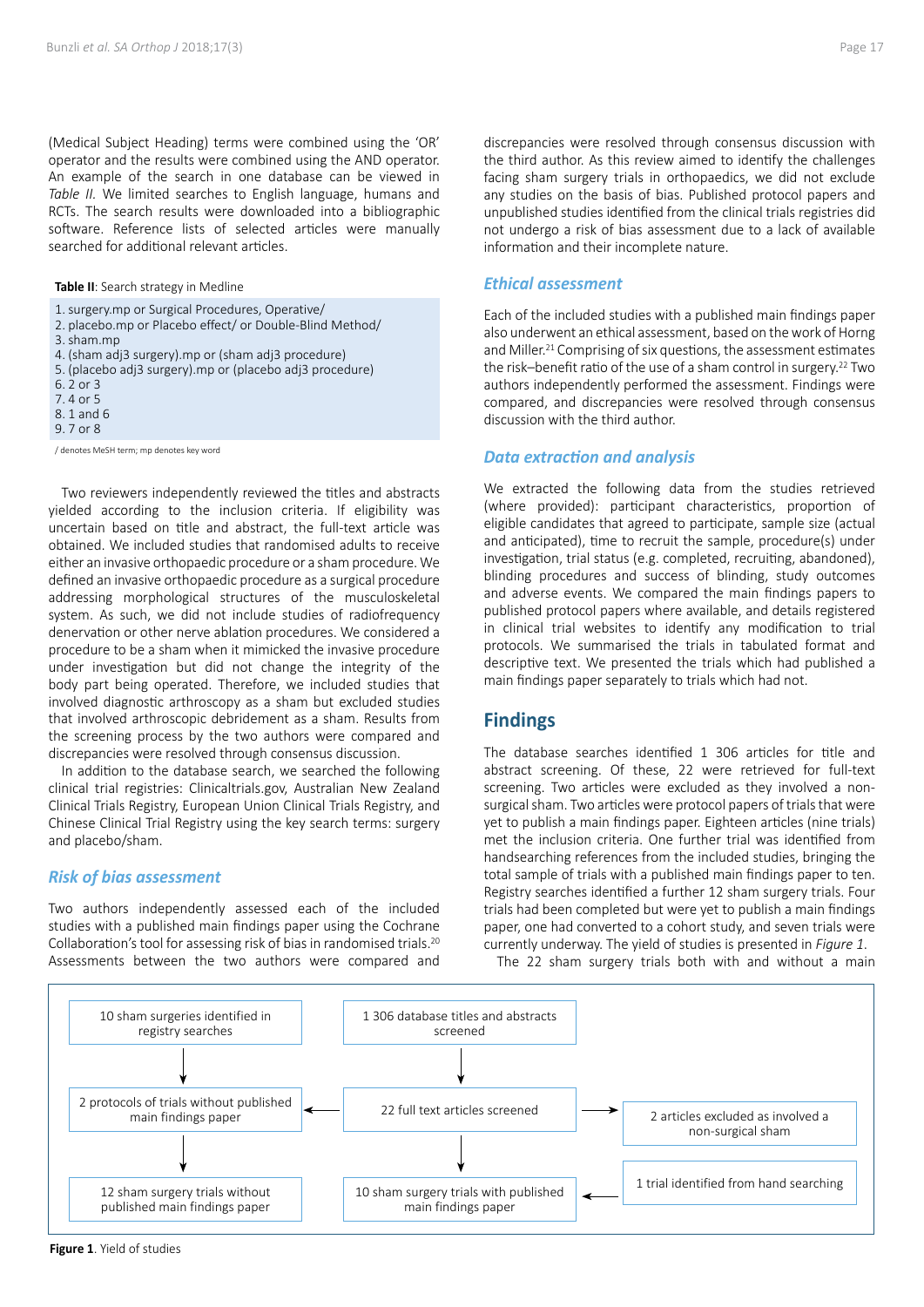

**Figure 2**. Risk of bias assessment



**Figure 3**. Ethical assessment

findings paper, involved the following orthopaedic procedures: vertebroplasty (n=3), decompressive spinal surgery (n=3), stem cell procedures for knee osteoarthritis (n=3), and arthroscopic procedures of the knee (n=6), hip (n=1), shoulder (n=4), and elbow (n=2).

## *Findings from trials with a published main findings paper*

Risk of bias among the ten included trials with a main findings paper is presented in *Figure 2*. All studies described effective randomisation and allocation concealment. All described appropriate blinding procedures; however, not all assessed the success of blinding by asking participants if they believed they had undergone the intervention or sham.

Risk of bias was introduced in most trials due to revision of the target sample size during the course of the trial or failing to reach target sample size. We considered this source of bias to be different from incomplete outcome data as follow-up rates for participants that were enrolled were generally high. The Cochrane Collaboration risk of bias tool enables authors to describe 'other sources of bias' that are not covered by the six domains; therefore, we chose to include 'sufficient sample size' as an assessment criterion.

Another source of bias we identified was imbalance of characteristics between groups. For example, in the trial by Beard *et al.<sup>6</sup>* there was imbalance in the proportion of participants who had undergone their allocated intervention or sham at the time of assessment (23% versus 42% respectively). While the authors attempted a sub-analysis of only those who had undergone the procedure, this was not sufficiently powered to detect between group differences. We considered this source of bias to be different from selection bias or incomplete outcome data, and therefore chose to include 'between group balance' as an assessment criterion.

A final source of bias we identified was crossover between the study arms during the follow-up period, where the threshold for crossover was lower in the sham group than the intervention groups. While ineffective blinding procedures may explain crossover, other factors such as treatment failure may play a role and therefore we chose to include 'incidence of crossover' as an assessment criterion.

Findings from the ethical assessment is presented in *Figure 3*. Four trials did not provide satisfactory evidence of a valuable, clinically relevant question to be answered by a sham surgery trial. Two involved surgical procedures in populations where this was not indicated at the time the study was designed: vertebroplasty for acute vertebral compression fractures<sup>23</sup> and surgical management of tennis elbow in patients with less than 12 months of pain.24 Without including a no-treatment arm in these trials, it cannot be ruled out that these procedures were performed on people who might have naturally recovered. In one trial investigating the surgical management of type II SLAP (superior labral tear from anterior to posterior) lesions,<sup>11</sup> little evidence was available at the time the trial was designed about non-operative management of these lesions suggesting that a sham surgery trial was premature. In another trial investigating an arthroscopic procedure for the knee, $25$  the authors acknowledged that there was already a sham surgery trial underway for this procedure when they registered the trial.

According to Horng and Miller,<sup>26</sup> sham surgery should involve no more than anaesthesia and a skin incision mimicking the procedure under investigation to keep within the risk threshold of other accepted research interventions that do not offer participants direct benefits such as muscle biopsy. Seven trials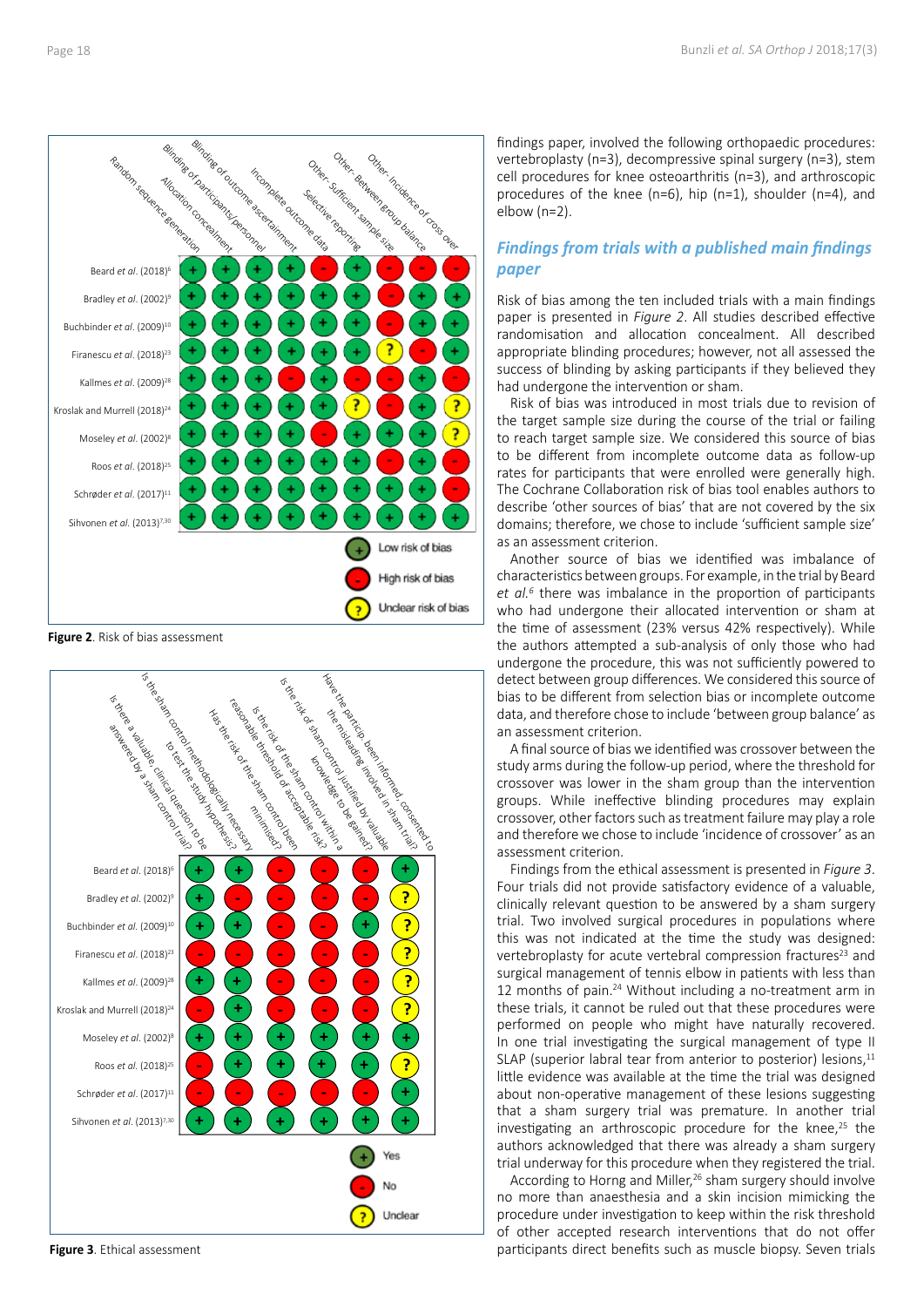#### **Table III**. Sham surgery trials with published main findings

| <b>Study group</b>                        | <b>Comparison</b>                                                                                                       | <b>Outcome</b>                                                                                                                           | <b>Proportion of</b><br>eligible candidates<br>that agreed to<br>participate | <b>Target sample</b><br>size met?             | <b>Time to</b><br>recruit<br>sample |
|-------------------------------------------|-------------------------------------------------------------------------------------------------------------------------|------------------------------------------------------------------------------------------------------------------------------------------|------------------------------------------------------------------------------|-----------------------------------------------|-------------------------------------|
| Beard et al.<br>$(2018)^6$                | Arthroscopic subacromial<br>decompression to sham surgery<br>& no treatment for shoulder pain                           | No differences between groups at<br>1 year; both showed improvement over<br>no treatment                                                 | 40%                                                                          | Yes<br>$n = 313$                              | 3 years                             |
| Bradley et al.<br>$(2002)^9$              | Needle tidal irrigation to sham<br>irrigation for knee osteoarthritis                                                   | No differences between groups at<br>1 year; both improved on primary<br>outcome measures                                                 | Unknown                                                                      | Yes<br>$n = 180$                              | 2 years                             |
| Buchbinder et<br>al. (2009) <sup>10</sup> | Vertebroplasty to sham surgery<br>for painful osteoporotic vertebral<br>fractures                                       | No differences between groups<br>3 months; both improved on primary<br>outcome measures                                                  | 36%                                                                          | No.<br>$n = 78$<br>Target<br>$n = 200$        | 4.5 years                           |
| Firanescu et al.<br>$(2018)^{23}$         | Vertebroplasty to sham surgery<br>for acute osteoporotic vertebral<br>fractures                                         | No differences between groups during<br>12-month follow-up; both improved on<br>primary outcome measures                                 | 64%                                                                          | <b>No</b><br>$n = 180$<br>Target<br>$n = 200$ | 2 years                             |
| Kallmes et al.<br>$(2009)^{28}$           | Vertebroplasty to sham surgery<br>for painful osteoporotic vertebral<br>compression fractures                           | No differences between groups at<br>1 month; both improved on primary<br>outcome measures                                                | 30%                                                                          | <b>No</b><br>$n = 131$<br>Target<br>$n = 294$ | 4 years                             |
| Kroslak and<br>Murrell<br>$(2018)^{24}$   | Surgical excision of the<br>degenerative portion of the<br>extensor radialis brevis to sham<br>surgery for tennis elbow | No differences between groups at<br>6 months; both improved on primary<br>outcome measures                                               | Unknown                                                                      | <b>No</b><br>$n = 26$<br>Target<br>$n = 80$   | 6 years                             |
| Moseley et al.<br>$(2002)^{8}$            | Arthroscopic debridement and<br>arthroscopic lavage to sham<br>surgery for knee osteoarthritis                          | Neither interventional group was<br>superior to the sham surgery at 2 years                                                              | 40%                                                                          | Yes<br>$n = 180$                              | 3 years                             |
| Roos et al.<br>$(2018)^{25}$              | Arthroscopic partial<br>meniscectomy to sham surgery<br>for degenerative knee meniscus<br>tears in young patients       | A greater improvement in the<br>intervention arm compared to sham<br>arm; the between-group difference was<br>not clinically significant | 43%                                                                          | <b>No</b><br>$n=44$<br>Target<br>$n = 100$    | 7 years                             |
| Schrøder et al.<br>$(2017)^{11}$          | Labral repair and biceps<br>tenodesis to sham surgery for<br>shoulder SLAP lesions                                      | No differences between groups at<br>6 months or 2 years; all three arms<br>improved on outcome measures                                  | Unknown                                                                      | Yes<br>$n = 118$<br>Target<br>$n = 120$       | 6 years                             |
| Sihvonen et al.<br>$(2013)^{7,30}$        | Arthroscopic partial<br>meniscectomy to sham surgery<br>for degenerative meniscal tears                                 | No differences between groups at<br>1 year or 2 years; both improved on all<br>outcome measures                                          | 78%                                                                          | Yes<br>$n = 146$                              | 6 years                             |

exceeded this threshold through the introduction of unnecessary steps in the sham including entering the joint space and exposing participants to the risk of infection,<sup>27</sup> with no justification from the authors as to why this was necessary. Five trials<sup>6,9,11,23,28</sup> included other unnecessary steps such as irrigation, injection of anaesthetic and aspiration of synovial fluid, suggesting that these sham controls were not 'inert' but had a possible therapeutic effect.<sup>29</sup>

Consistent with poor evidence of a valuable, clinically relevant question to be answered by a sham surgery trial and/or the introduction of unnecessary steps in the sham, in six trials the risk of a placebo control appeared unjustified by the valuable knowledge to be gained.

Only four of the trials explicitly explained how participants were informed of the potential that they could receive sham surgery. In the remaining trials it can only be assumed that the participants were made aware of this during the informed consent process.

Characteristics of the included trials are presented in *Table III* and described below. Further detail on the methods and findings of each trial can be found in *Appendix 1* (at the end).

These trials have significantly impacted the practice landscape of orthopaedics.30 Clinical guidelines now recommend against the use of many of the procedures described above, suggesting that the billions of dollars spent on these procedures annually should be put to better use.31,32 While these studies indicate that sham surgery trials can be feasible and provide valid data on the efficacy of some minor orthopaedic procedures, they also highlight the challenges facing sham surgery trials in orthopaedics. In particular are the common challenges of recruiting participants within reasonable time frames.

Moseley *et al*. 8 reported that only 40% of eligible patients agreed to participate. Sihvonen et al.<sup>7</sup> reported that 78% of eligible patients agreed to participate; however, the trial took almost 6 years to recruit the target sample of 146. Schrøder *et al*. 11 also took 6 years to recruit their sample, significantly exceeding normal funding timelines of 3–4 years. While Firanescu *et al.*<sup>23</sup> reported that 64% of eligible patients agreed to participate and it only took 2 years to recruit their sample, they adjusted their target sample size from 200 to 180 and broadened their inclusion criteria part way through citing 'difficulties with recruitment', without further justification. This arguably changes the pretext of the study and may be considered a violation of the intention to treat criteria.

Buchbinder *et al*. 10 reported that only 36% of eligible candidates agreed to participate. The trial took 4.5 years to recruit a sample of 78 and this was 122 participants short of their target<sup>33</sup> raising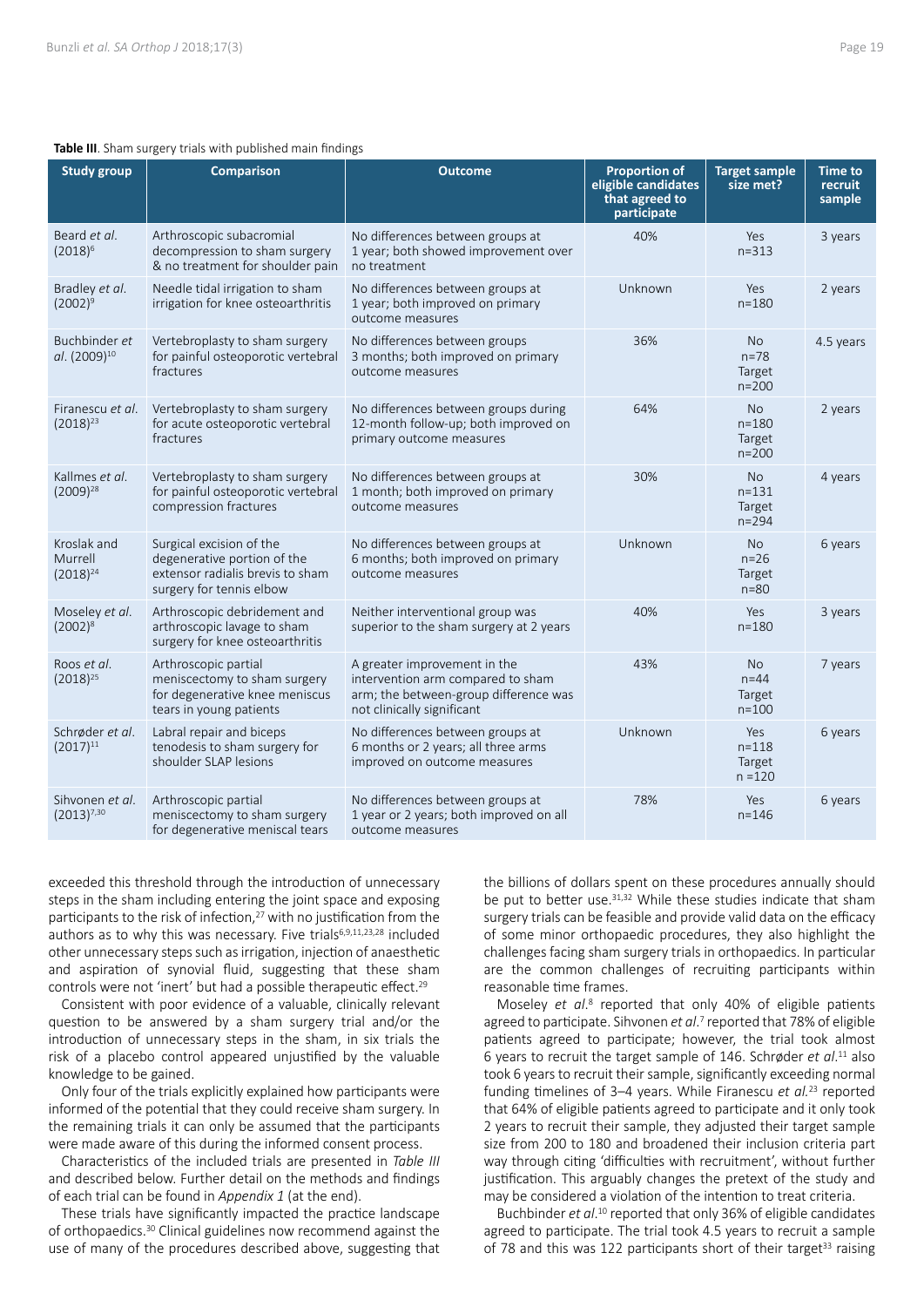#### **Table IV**. Sham surgery trials with unpublished findings

| <b>Study group</b>                                                         | <b>Key dates</b>                                    | <b>Comparison</b>                                                                                                                                                                                               | Outcome/status as of June 2018                                                                                                                                                                 | <b>Target sample size</b> |
|----------------------------------------------------------------------------|-----------------------------------------------------|-----------------------------------------------------------------------------------------------------------------------------------------------------------------------------------------------------------------|------------------------------------------------------------------------------------------------------------------------------------------------------------------------------------------------|---------------------------|
| Burke et al.<br>Registry i.d. <sup>1</sup><br>NCT01799876                  | Start date 2013                                     | Autologous cell surgery (regenerative<br>cells obtained from autologous fat<br>are administered in the knee at<br>microfracture site) to sham surgery for<br>knee articular cartilage defect grade<br>iii or iv | Completed data collection. Main findings<br>paper yet to be published                                                                                                                          | 48                        |
| Dragoo et al.<br>Registry i.d.<br>NCT03014401                              | Start date 2016                                     | Arthroscopic debridement with stem<br>cell transplantation to sham surgery<br>for mild-moderate knee osteoarthritis                                                                                             | Recruiting                                                                                                                                                                                     | 99                        |
| Ferreira et al.<br>Registry i.d. <sup>2</sup><br>ACTRN126170-<br>00884303p | Start date 2017                                     | Decompressive spinal surgery via<br>laminectomy or laminotomy to sham<br>surgery for lumbar spinal stenosis                                                                                                     | Seeking ethics approval                                                                                                                                                                        | 160                       |
| Giori et al.<br>Registry i.d.<br>NCT01931735                               | Start date 2013<br>Completion<br>date 2017          | Arthroscopic meniscectomy to<br>sham surgery for degenerative knee<br>meniscus tears                                                                                                                            | This trial was funded as a sham-surgery<br>trial. However following publication of<br>like trials, it was deemed unethical to<br>continue and the trial converted to an<br>observational study | 82                        |
| Grisby et al.<br>Registry i.d.<br>NCT01129921                              | Start date 2010<br>Completion<br>date 2013          | Fluoroscopic percutaneous lumbar<br>decompression to sham surgery for<br>moderate to severe lumbar central<br>canal stenosis                                                                                    | Completed data collection. Main findings<br>paper yet to be published                                                                                                                          | 40                        |
| Hanvold et al.<br>Registry i.d.<br>NCT02636881                             | Start date 2016                                     | Autologous chondrocyte implantation<br>to sham surgery for knee cartilage<br>injury                                                                                                                             | Recruiting                                                                                                                                                                                     | 82                        |
| Matache et al.<br>Registry i.d.<br>NCT02236689                             | Start date 2014                                     | Arthroscopic tennis elbow release to<br>sham surgery for tennis elbow                                                                                                                                           | Recruiting                                                                                                                                                                                     | 68                        |
| Paavola et al.<br>Registry i.d.<br>NCT00428870                             | Start date 2005<br>Recruitment<br>completed<br>2017 | Arthroscopic acromioplasty to sham<br>surgery for subacromial impingement<br>syndrome                                                                                                                           | Completed data collection. Protocol<br>paper published 2017. Main findings<br>paper yet to be published                                                                                        | 120                       |
| Reischling et al.<br>Registry i.d.<br>NCT03112200                          | Start date 2017                                     | Fluoroscopically assisted<br>subchondroplasty procedure to sham<br>surgery for bone marrow oedema in<br>the knee                                                                                                | Recruiting                                                                                                                                                                                     | 201                       |
| Risberg et al.<br>Registry i.d.<br>NCT02692807                             | Start date 2016                                     | Arthroscopic surgical procedures<br>to sham surgery for patients with<br>femoroacetabular impingement and/<br>or labral tears                                                                                   | Recruiting                                                                                                                                                                                     | 140                       |
| Ryösä et al.<br>Registry i.d.<br>NCT02885714                               | Start date 2016                                     | Rotator cuff repair to sham surgery<br>and supervised specific exercises<br>for acute rotator cuff tear related to<br>trauma                                                                                    | Recruiting                                                                                                                                                                                     | 200                       |
| VertiFlex<br>incorporated<br>Registry i.d<br>NCT02079038                   | Start date 2014<br>Completion<br>date 2017          | Totalis™ direct decompression<br>procedure to sham surgery for lumbar<br>spinal stenosis                                                                                                                        | Completed data collection. Main findings<br>paper yet to be published                                                                                                                          | 120                       |

<sup>1</sup>Registry i.d. is the trial number as registered on the website clinicaltrials.gov

2Registry i.d. is the trial number as registered on the ANZCTR.org.au website

concern as to whether the study was adequately powered to support its conclusions. Similarly, Kallmes *et al*. <sup>28</sup> reported that only 30% of eligible candidates agreed to participate. Citing initial difficulties with recruitment, the sample size was reduced from 294 to 131. The length of follow-up was also shortened from 2 years to 1 year; however, the 1-year findings have still not been published, nine years later. To date, only the 3-month follow-up outcomes have been reported and this lack of long-term follow-up can be considered a key limitation, particularly given that many surgical procedures do not reach their peak effectiveness until 6–12 months.34 The Kallmes *et al.* trial also seems to have suffered

from a high rate of non-compliance to treatment, with suboptimal blinding procedures. At 2 weeks, 63% of those in the sham arm correctly guessed their allocation compared to 51% in the intervention arm. Further, 74% of the 27 participants who elected to cross over from the sham correctly guessed their allocation compared to 55% of those who did not cross over.

The Beard et al.<sup>6</sup> trial also suffered from a high rate of noncompliance to treatment. Only 58% of the people randomised to the sham arm were treated as per protocol due to withdrawal from the study, immediate crossover to the intervention arm or not yet having received the sham intervention by the primary end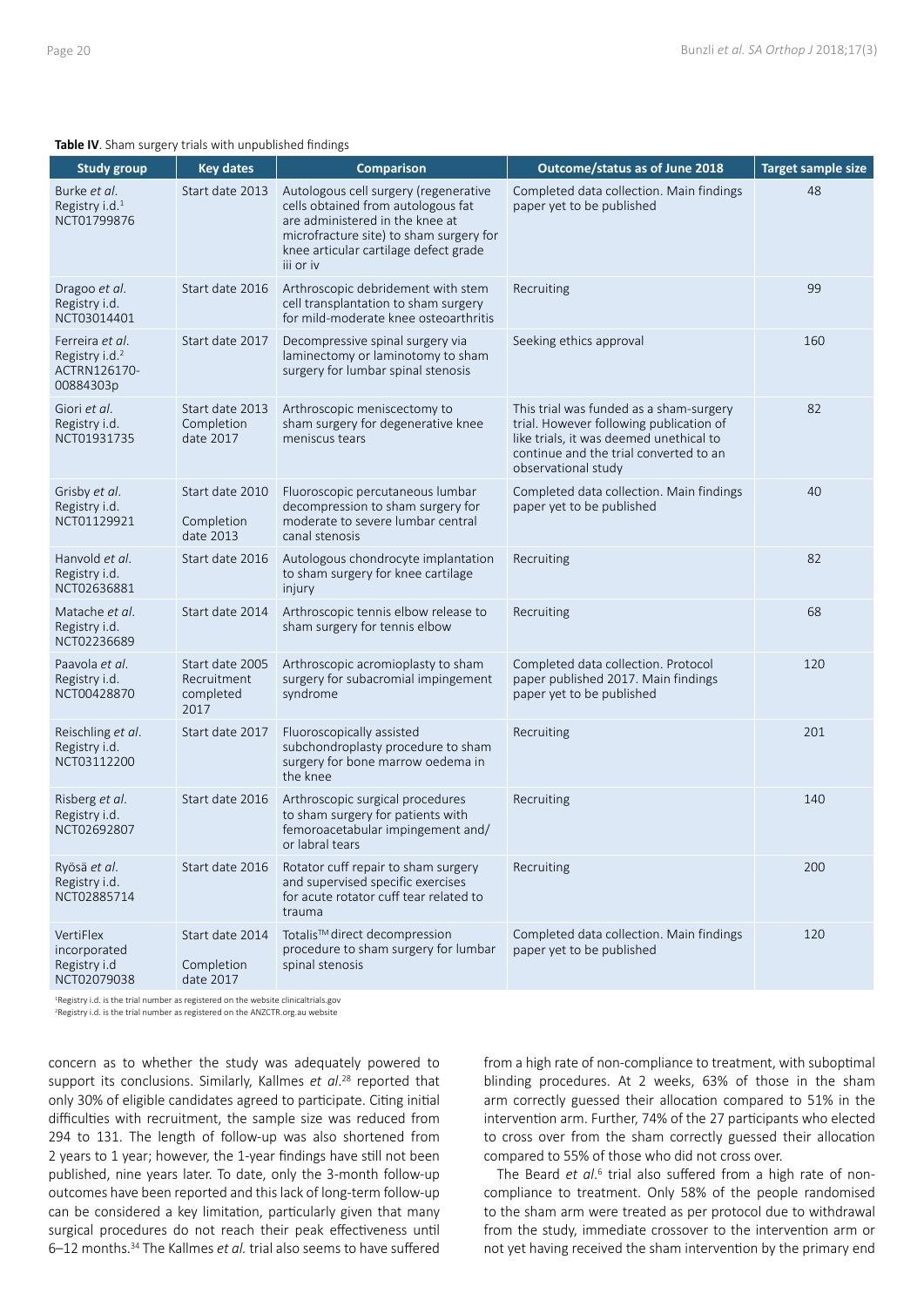point at 6 months.<sup>6</sup> Indeed at 6 months, 40% of participants in the sham arm had not yet undergone the intervention (were awaiting surgery), four times as many as in the intervention arm. Given that follow-up was planned for 6 months post-randomisation rather than post-intervention, this significantly confounds interpretation of the trial results. Beard *et al*. planned to embed a qualitative investigation into their trial to identify sources of recruitment difficulties and suggest changes to improve informed consent and randomisation. However, the qualitative findings have not been reported. The trial also suffered from difficulties with recruitment, doubling the number of centres they recruited from to achieve their target sample size within 3 years.<sup>35</sup>

Roos *et al*. received funding in 2010 to compare arthroscopic partial meniscectomy to sham surgery for degenerative meniscus tears. In 2013 they published a protocol paper<sup>36</sup> and in 2014 they published a paper describing their experiences with recruitment.16 In all, 43% of eligible candidates agreed to participate. The reasons for non-participation were: not wanting sham surgery; the risk of undergoing a secondary operation if allocated to the sham surgery; and not wanting surgery at all. Among the 40 individuals recruited, the most common reason for participating was 'contribution to research'. However, the trial fell short of its target sample size (n=100) and in 2017 the trial was terminated in the ClinicalTrials. gov registry due to 'insufficient recruitment'. A paper published in 2018 reported the findings from 44 patients enrolled in the study.<sup>25</sup> Ten of the 22 patients randomised to the sham arm were non-blinded and of these, eight chose to cross over to receive the intervention, further confounding interpretation of the trial results.

## *Findings from trials without a published main findings paper*

We identified a further 12 sham surgery trials for minor orthopaedic procedures that are currently underway, have been recently completed with the findings yet to be published, or that have been abandoned (*Table IV*).

As with the published trials, similar difficulties with recruitment can be seen among these trials. Paavola *et al*. compared arthroscopic acromioplasty to sham surgery for subacromial impingement syndrome and took eight years to recruit the target sample size of 210 participants. Notably a protocol paper was not published until 2017, $37$  four years after the completion of data collection, and the main findings are yet to be reported. Grisby *et al*. compared fluoroscopic percutaneous lumbar decompression to sham surgery for moderate to severe lumbar central canal stenosis and are also yet to publish their main findings in a peerreviewed journal, eight years after commencing their trial. Despite the small size (n=40), documentation on the clinicaltrials.gov registry reports difficulties with patient retention in the sham arm. Matache *et al*. registered a trial in 2014 comparing arthroscopic tennis elbow release to sham surgery for tennis elbow with a projected completion date in 2017. A protocol paper was published in 2016,<sup>38</sup> recruitment was only commenced the same year, and the projected completion date has been extended by four years according to the clinicaltrials.gov website. The trial by Ferreira *et al*. highlights potential difficulties with obtaining ethical approval for a sham surgery trial. The trial was registered in May 2017 and the first participant was expected to be enrolled by September 2017. In May 2018, the trial has still not received ethical approval.

## **Discussion**

Recruiting participants into orthopaedic trials is a well-known challenge. Two interventions that have different benefit-to-harm

profiles can result in strong preferences for one intervention, leading both patients and surgeons to decline participation in a trial.<sup>39</sup> Adding a sham component to the trial further complicates recruitment. Among patients, willingness to participate in a clinical trial is associated with a higher education level.40 The selective non-participation of people with less education reduces the generalisability of trial findings; thus an extra effort may be required to explain the rationale for a sham surgery trial to people with lower health literacy. Among surgeons, willingness to recruit patients for a sham surgery trial may depend on design preferences. Survey responses from 189 members of the British Orthopaedic Trainees Association revealed that of those who preferred a sham-control design over an active-control, 30% stated they would 'definitely' recruit patients for a sham surgery trial, and 56% stated they would 'probably'.41 Surgeon willingness to participate in a clinical trial may also depend, at least in part, on remuneration. A pragmatic obstacle for sham surgical trials in orthopaedics is whether payers will reimburse for it. While insurance payers commonly cover the cost of treatment in research studies for more acceptable procedures, the cost of sham surgery often must come from research funds.<sup>42</sup> The costs associated with extra recruitment efforts, extended recruitment timelines and reimbursement for surgeons present a significant challenge for sham surgery trials in orthopaedics.

A recent investigation into clinical trials in Australia found that 50% of current research investment by the Australian National Health and Medical Research Council is spent on studies that do not publish a protocol paper and/or main results paper during the funding period.<sup>43</sup> Researchers are obliged to carefully consider the feasibility of conducting a sham surgery trial in a major orthopaedic procedure, before drawing on limited research funds. Based on the findings of this review, we recommend that prior to conducting a sham surgery trial, it is important to determine the conditions under which surgeons and patients would find participation in a sham surgery trial for a major orthopaedic procedure acceptable.

Insight into the complex decision-making processes involved in decisions to participate, in addition to preferred trial designs, can be provided by exploratory methodologies such as qualitative interviews and discrete choice experiments.<sup>44,45</sup> For example,



**Figure 4**. Example study where discrete choice experiments generate surgeon preferences for variables such as type of procedure, amount of remuneration and trial design e.g. cross over, parallel design (1). These choice experiments are then trialled (2) and analysed for correlations between for example, trial cost and surgeon recruitment rates (3) to determine the optimal trial designs.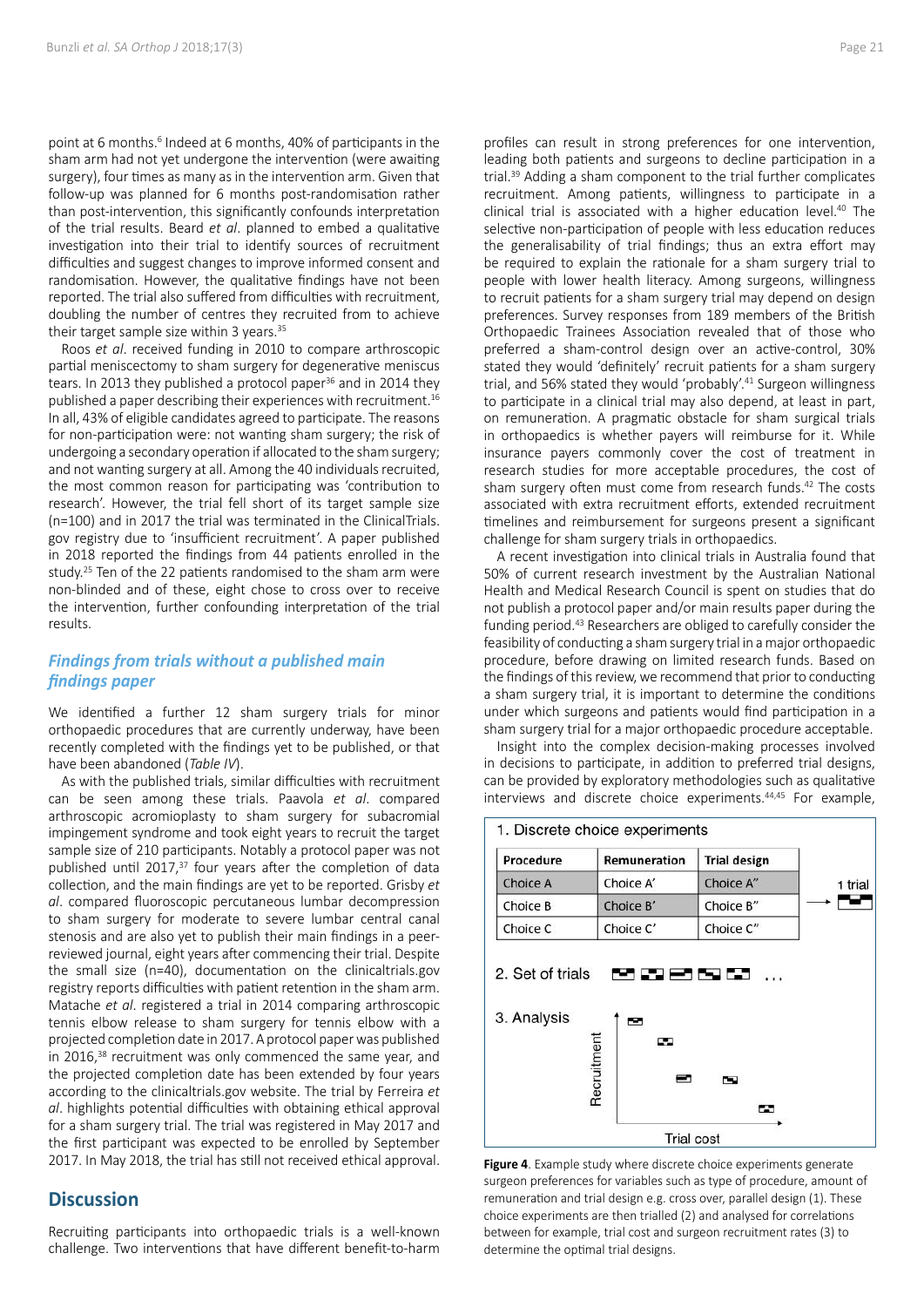systematically structured trade-off questions can provide information about patient and surgeon willingness to accept tradeoffs among features of specific trials with different characteristics.<sup>46</sup> Are surgeons more willing to participate in a sham surgery trial if the trial involves unicompartmental as opposed to total joint replacement? If the trial involves a crossover rather than parallel design? If they are remunerated for performing a sham procedure at the same rate as an active procedure? By evaluating series of pairs of hypothetical options, patterns of choices can reveal the underlying preferences associated with choosing to participate in a sham surgery trial. Based on these preferences, health economic modelling can simulate the costs of conducting a sham surgery trial including estimated cost functions of recruitment and estimates of improvement in recruitment rates. To continue the example above, if a certain trial design is preferred by surgeons, this may produce higher rates of recruitment, and the change in cost can be quantified via simulation models (*Figure 4*).

# **Conclusion**

By searching the published and unpublished literature, we have presented a comprehensive picture of the landscape of sham surgery trials in orthopaedics. We captured the full range of sham surgery trials with published main findings by using broad terms and having two reviewers screen titles and abstracts. Search engines differed between clinical trial registries, preventing an exhaustive search of the unpublished literature.

Only one of the ten included trials with a published main findings paper was free from risk of bias; all others were at risk of bias. The findings illustrate that effective randomisation, concealment and blinding procedures are possible in orthopaedic sham surgery trials. However, the incidence of crossover from the sham arm was high among the included studies suggesting that blinding was not always effective. We recommend that all future trials assess and report the effectiveness of blinding procedures by asking participants which intervention they believed they received and why. The findings particularly highlight the challenge of participant recruitment in sham surgery trials. Low recruitment is not only a source of bias and threat to external validity, it also places trials at risk of abandonment. Closing a trial due to low recruitment rates prior to generating valuable knowledge and after exposing patients to the risks of sham surgery presents a significant ethical concern.

Findings from the ethical assessment suggest that the benefits of a sham control were outweighed by the risks in most of the included trials with a published main findings paper. Only two of the ten trials fulfilled all six criteria of the ethical assessment. Given that the trials had all received ethics approval, this raises questions about the criteria ethics committees employ when assessing risk in sham surgery trials. In seven trials, the sham control exposed participants to risk beyond accepted thresholds, with no justification from the authors as to why this was necessary. Future trials should limit the sham control to anaesthetic and skin incision, not only to prevent exposing participants to unnecessary risks, but to also ensure that the findings can yield meaningful knowledge about treatment efficacy.

All of the included trials involved minor orthopaedic procedures; the challenges identified in this review will be amplified for major orthopaedic procedure. Feasibility studies based on patient and surgeon preferences may assist in the development of minimum criteria for funders, assessors and ethics boards to determine whether to support the conduct of future sham surgery trials in major orthopaedic procedures.

# **Acknowledgements**

Michelle Dowsey is supported by a Career Development Fellowship from the National Health and Medical Research Council of Australia. Peter Choong and Michelle Dowsey hold a National Health and Medical Research Council Centre for Research Excellence Grant in Total Joint Replacement (1116325).

## **Ethics statement**

The authors declare that this submission is in accordance with the principles laid down by the Responsible Research Publication Position Statements as developed at the 2nd World Conference on Research Integrity in Singapore, 2010. This article did not involve human or animal subjects.

# **Appendix 1. Description of sham surgery trials with published main findings**

Beard et al.<sup>6</sup> compared arthroscopic subacromial decompression to sham surgery and no treatment in 313 people who had experienced subacromial shoulder pain for >3 months duration; had undertaken an exercise intervention and at least one steroid injection; and had intact rotator cuff tendons. Arthroscopic decompression was performed under general anaesthetic and involved the removal of the bursa and soft tissue in the subacromial space; release of the coracoacromial ligament; and removal of the subacromial bone spur. Sham surgery involved arthroscopy, performed under general anaesthetic. The procedure involved inspection and irrigation of the glenohumeral joint and subacromial bursa. 'No treatment' involved monitoring patients at 3 months after entering the study with a specialist shoulder clinician but no other prescribed treatment. The success of patient blinding was not reported. Outcome assessments were performed by a blind assessor. No differences in pain, function, range of motion or quality of life were found between the decompression and sham group, with both showing improvements on most measures compared to the no treatment group at 6 months and 1 year. There were six study-related complications (frozen shoulders), two in each group. A further two participants in the sham group required further surgery for pain; one underwent decompression and the other a superior labrum anterior posterior debridement.

**Bradley** *et al***. <sup>9</sup>** compared needle tidal irrigation to sham irrigation in 180 people who had experienced knee pain for ≥1 year and met the American College of Rheumatology clinical or clinical plus radiographic criteria for knee osteoarthritis. Tidal irrigation involved the insertion of a needle into the joint capsule, the aspiration of bupivacaine-containing fluid and injection of fresh saline into the knee that was withdrawn and ejected repeatedly. Sham irrigation involved the insertion of a needle towards but not through the joint capsule, and the injection and ejection of saline in the subcutaneous tissue. Patients received topical anaesthesia, and a vertical drape was used to obscure their view of the procedure. Blinding of patients was successful, with almost 90% of participants in the tidal irrigation and sham irrigation groups believing they had received tidal irrigation. Outcome assessments were conducted by a nurse blinded to patients' allocation. No differences in WOMAC score pain and function were found between groups at the 3-, 6- or 12-month follow-up. No significant adverse events were reported. One patient reported increased knee pain at 6 months.

**Buchbinder** *et al***. <sup>10</sup>** compared vertebroplasty to sham surgery in 78 people who had experienced back pain for <12 months duration and had one or two recent vertebral fractures of grade 1 or higher according to Genant grading system, with evidence of oedema, a fracture line, or both on MRI. Percutaneous vertebroplasty involved an incision into the skin over the posterior lamina; the insertion of a 13-gauge needle into the fractured vertebral body; and the injection of polymethylmethacrylate (PMMA) into the vertebral body by a radiologist. Sham surgery involved the same skin incision and the insertion of a 13-gauge needle to rest on the lamina. The vertebral body was gently tapped to simulate vertebroplasty and the PMMA was prepared to permeate the smell through the room. The success of patient blinding was not reported. Outcome assessments were performed by a blind assessor. No differences in pain, function or quality of life were found between the two groups at the 3-month end point.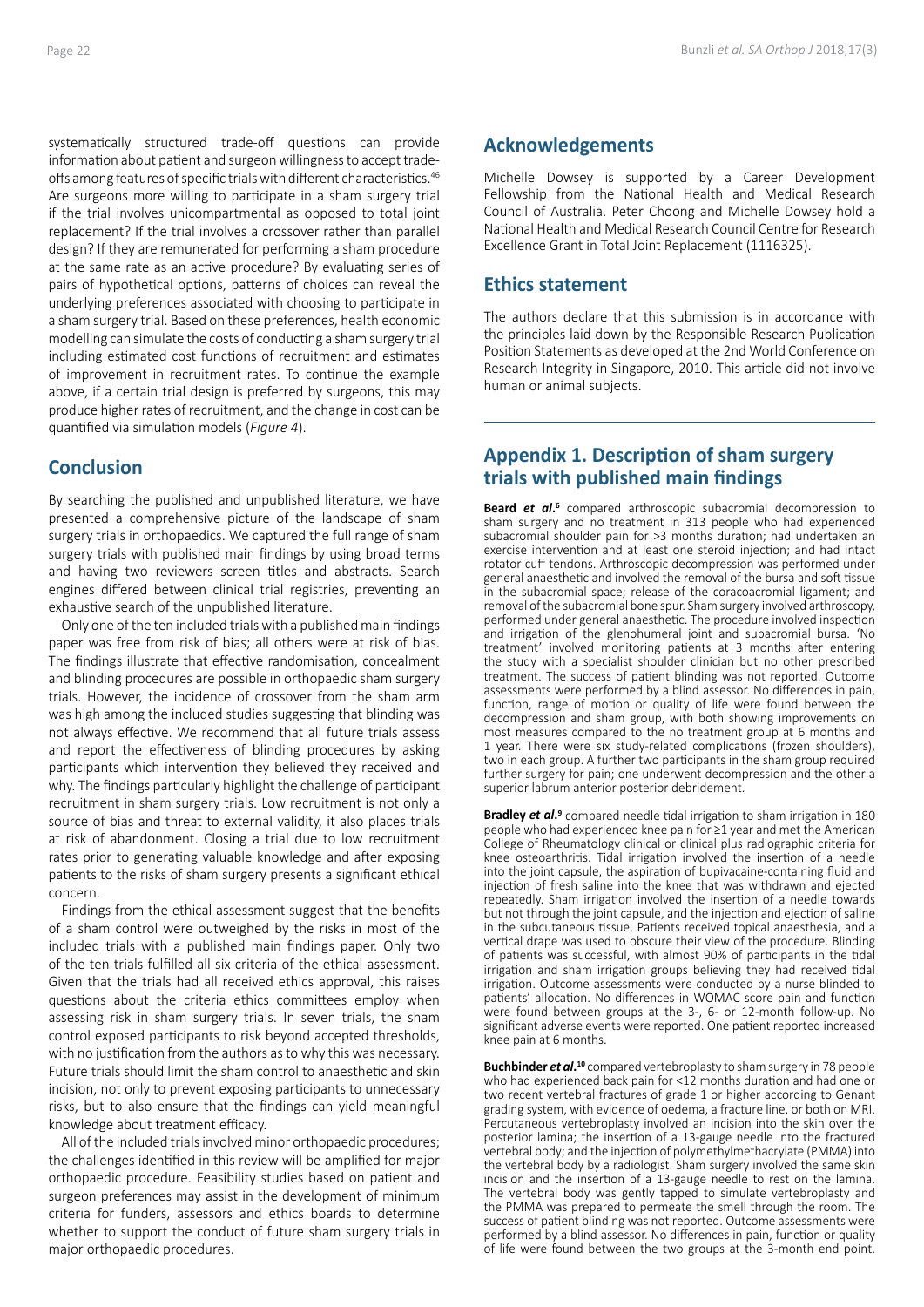Three patients who received vertebroplasty and four who received sham surgery reported an incident clinical vertebral fracture 6 months postsurgery. One patient who received vertebroplasty and two who received sham surgery reported new rib fractures at one week post-surgery. One patient who received vertebroplasty developed a new fracture and osteomyelitis necessitating surgical drainage and antibiotic treatment two weeks post-surgery.

**Firanescu** *et al***. <sup>23</sup>** compared vertebroplasty to sham surgery in 180 people with 1–3 acute osteoporotic vertebral compression fractures of <9 weeks duration, a pain score of >5/10 on the VAS, diminished bone density and 15% or more loss of vertebral height and bone oedema on MRI. All participants underwent local infiltration with 1% lidocaine into each pedicle and 0.25% bupivacaine prior to randomisation. Vertebroplasty involved incisions at the level of the vertebral body and bone biopsy needles position bilaterally using standard transpedicular placements. A cement injector was attached to the needles and PMMA was injected until cement leakage was noticed on CT. Sham surgery involved the same skin incisions and placement of bone biopsy needles only, plus simulation of the PMMA odour. Participants received local anaesthetic; 20 received conscious sedation. Blinding was successful with 81% of patients in the sham arm and 82% in the intervention arm believing they had undergone vertebroplasty. Outcome assessments were performed by an assessor blinded to patients' allocation. No differences in pain, function or quality of life were found between groups at any follow-up point up to 12 months. Two adverse events were reported in the vertebroplasty group. One patient developed respiratory insufficiency one day post-intervention, related to underlying pulmonary disease. Another patient had a vasovagal reaction during the procedure that resolved spontaneously.

**Kallmes** *et al.***28** compared vertebroplasty to sham surgery in 131 people with back pain of ≥3 on a scale of 0 to 10, who had not responded to standard medical therapy and had confirmed osteoporosis or osteopaenia and one or two vertebral fractures in vertebrae T4 to L5 of less than 1 year old. All patients underwent infiltration of the skin and subcutaneous tissues over the pedicle of the target vertebra(e) with 1% lidocaine and infiltration of the periosteum of the pedicles with 0.25% bupivacaine prior to randomisation. Percutaneous vertebroplasty involved passing an 11- or 13-gauge needle into the central aspect of the target vertebra and the infusion of PMMA into the vertebral body under lateral fluoroscopy. Sham surgery involved pressure on the patient back and simulation of the PMMA odour. Patients in both arms received conscious sedation. At 2 weeks, 51% of the vertebroplasty arm and 63% of patients in the sham arm correctly guessed their allocation. Twenty of 27 patients who crossed over from the sham to the intervention correctly guessed their allocation. Outcome assessments were performed by a blind assessor. No differences in disability, pain or quality of life were found between the two groups at the 1-month end point. One patient in the vertebroplasty arm received an injury to the thecal sac during the procedure and was hospitalised.

Kroslak and Murrell<sup>24</sup> compared surgical excision of the degenerative portion of the extensor radialis brevis to sham surgery in 26 patients with a clinical diagnosis of lateral epicondylitis that had persisted for >6 months despite conservative management. The surgical procedure involved the Nirschl mini-open technique without cortical drilling. A 2.5 lateral incision was made over the lateral epicondyle. The pathological tendinosis tissue of the extensor carpi radialis brevis (ECRB) was excised. Sham surgery involved the same skin incision and scalpel dissection and traction of tissue to enable visualisation of the ECRB tendon before proceeding to closure. Patients in both groups received local infiltration and sedation. The effectiveness of blinding was not reported. Outcome assessments were performed by an assessor blinded to patients' allocation. No difference in pain or function were found between groups at 6 months. No adverse events were reported.

**Moseley** *et al.***8** compared arthroscopic debridement and arthroscopic lavage to sham surgery in 180 patients who had experienced knee pain for ≥6 months and met the American College of Rheumatology criteria for knee osteoarthritis. Arthroscopic debridement involved a diagnostic arthroscopy followed by joint lavage with 10 L of fluid, shaving of the rough articular cartilage, removal of loose debris, trimming of torn or degenerated meniscal fragments and smoothing of remaining meniscus to a firm, stable rim. Bone spurs blocking full extension were shaved smooth. Arthroscopic lavage involved a diagnostic arthroscopy followed by joint lavage with 10 L of fluid. Debris that could be flushed out through the arthroscopic cannulas was removed. Sham surgery involved a partial anaesthesia and three 1 cm incisions made in the skin. The surgeon asked for instruments and manipulated the knee as if an arthroscopy was being conducted. No instrument entered the incisions. Blinding of patients was successful with 13% of participants in each of the three groups believing

they had undergone the placebo procedure. Outcomes assessments were performed by an assessor blinded to patients' allocation. No difference in pain or function were found between any of the three groups up to 2 years later. No significant adverse events were reported.

**Roos** *et al***. <sup>25</sup>** compared arthroscopic partial meniscectomy to sham surgery in 44 people aged 35–55 years with knee pain for >2 months and a medial meniscus lesion confirmed on MRI. Arthroscopic partial meniscectomy was performed under general anaesthesia combined with local anaesthesia. Standard procedures were followed, and the arthroscope was inserted with the aim of preserving as much tissue as possible. The sham group received the same anaesthesia and the knee was manipulated as if a real arthroscopy was performed. No instruments entered into the incisions. Sixteen participants (36%) were non-blinded prior to the 2-year follow-up, by either the study nurse, the participants' GP, or the treating surgeon due to suspicion of an adverse event or persistent pain. Outcome assessments were performed by a blind assessor. At 3 months, both groups had clinically important improvements in pain and function with no significant difference between groups. Improvements were sustained at the 2-year follow-up. While greater improvements were documented in the partial meniscectomy group at 2 years, the between group difference was not clinically relevant. Four knee-related adverse events were recorded, all in the surgery group, which resulted in two re-arthroscopies, one partial meniscectomy and one anterior cruciate ligament reconstruction.

Schrøder et al.<sup>11</sup> compared labral repair and biceps tenodesis to sham surgery in 118 people who had experienced shoulder pain for >3 months; were unresponsive to conservative treatment and had clinical findings and MRI results indicating type II SLAP lesions. An arthroscopic shoulder examination was performed on all patients under a general anaesthetic. The labral repair involved debridement of the superior glenoid rim with a motorised shaver followed by percutaneous placement of a drill guide and anchors through the supraspinatus myotendinous junction, placed posterior to the biceps root. The biceps tenodesis involved a tenotomy at the biceps insertion performed under arthroscopic vision with a spinal needle and with a <2 cm skin incision to mimic the other groups. Sham surgery involved a diagnostic shoulder arthroscopy. All three groups received exercise rehabilitation. Only 73% of patients who received sham surgery believed they were repaired, compared to 89% of patients who received labral repair, and 97% who received biceps tenodesis, suggesting that blinding was not completely achieved. Outcome assessments were performed by a single blind assessor. No differences in pain, function or quality of life were found between the three groups, with all showing significant improvement at 6 and 24 months. No serious adverse events were reported; ten patients reported ongoing stiffness (capsulitis) five in the labral repair group, four in the biceps tenodesis group and one in the sham surgery group.

**Sihvonen** *et al***. 7,30** compared arthroscopic partial meniscectomy with sham surgery in 146 patients who had experienced knee pain for >3 months; were unresponsive to conservative treatment; and had clinical findings consistent with a degenerative tear of the medial meniscus without knee osteoarthritis as defined by the American College of Rheumatology or Kellgren-Lawrence grade >1. All patients received a diagnostic arthroscopy of the knee to confirm eligibility prior to randomisation. Arthroscopic partial meniscectomy involved the removal of damaged and loose parts of the meniscus until solid meniscal tissue was reached using a mechanised shaver and meniscal punches. Sham surgery involved mimicking the sounds and sensations of the arthroscopic partial meniscectomy by the surgeon asking for all instruments and manipulating the knee as if it was performing the true surgery. The surgeon pushed a mechanised shaver, minus the blade, against the patella on the outside of the knee and used suction. Blinding was successful with no significant difference between groups when asked which intervention they believed they had received. Outcome assessments were performed by an assessor blinded to patients' allocation. No differences in pain or function were found between groups at 12 months or 2 years, with both groups improving in all outcome measures. One patient who received partial meniscectomy experienced an infection at four months.

#### **References**

- 1. Sackett D, Rosenberg W, Gray J, *et al*. Evidence based medicine: What it is and what it isn't. *BMJ.* 1996;**312**:71-72.https://doi. org/10.1136/bmj.312.7023.71
- 2. Lim H, Adie S, Naylor J, *et al*. Randomised trial support for orthopaedic surgical procedures. *PLoS One.* 2014;**9**(6):e96745. https://doi.org/10.1371/journal.pone.0096745
- 3. Lin C, Day R, Harris I, *et al*. Comparative efficacy trials with no placebo group cannot determine efficacy. *BMJ.*  2015;**350**(h3292).https://doi.org/10.1136/bmj.h3292